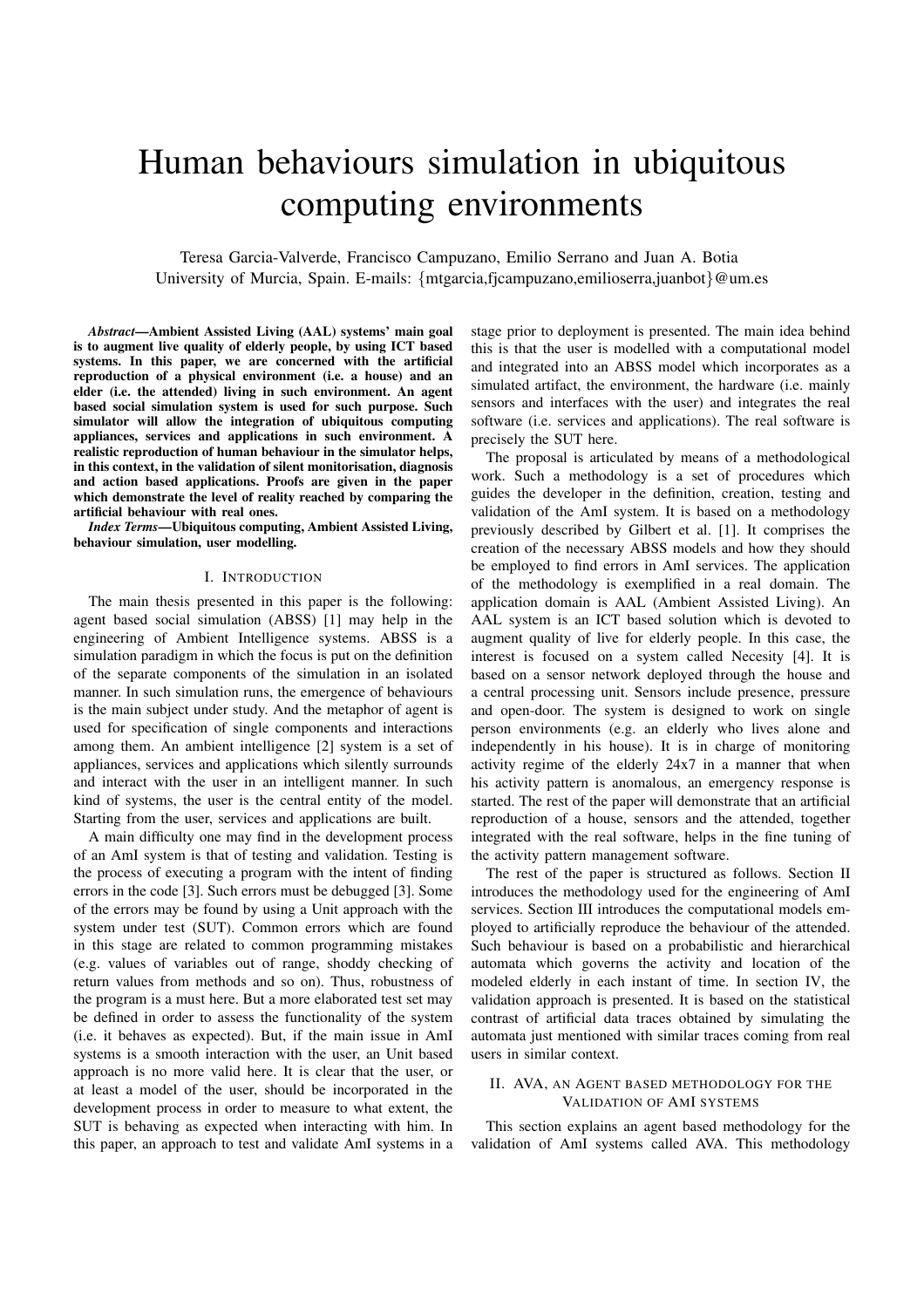

Fig. 1. AVA, An Agent based methodology for the Validation of AmI systems expressed as a flowchart

proposes the development of ABSS in order to validate AmI applications. AVA is an extension of the methodology promulgated by Gilbert et al. [1] for the development and use of general ABSS. The two main innovations with regarding the classical methodology by Giltber et al. are: (1) the existence of a step to generate simpler simulations and (2) the consideration of including real elements in the simulation to get more realistic results. This section will show the advantages of these innovations for the specific purpose of validating AmI applications. The AVA methodology is expressed as a flowchart in figure  $1<sup>1</sup>$ .

Gilbert et al. [1] defines the target of a social simulation as some "real world" phenomenon which the researcher is interested in. The AVA methodology is proposed to validate an AmI application including their interactions with the environment and users. Thus, AVA starts considering an AmI target (step 1) which includes an environment, users and an AmI application which may be finished or at an advanced stage of development. Typically, the use of ABSS to generate knowledge involves a necessary familiarization with the domain in the first step. This is required to generate models of the target in the following steps of the methodology [1]. The main elements to be studied in an AmI system are: the environment (step 2), users (step 3) and the AmI application (step 4). Note that while the environment and the user are inputs, the application system is a process. In principle, the environment and users are external and do not support changes. On the other hand, the AmI application can be modified. This application will be refined along the iterations of AVA to get a realistic validation. This paper discusses the performance of these steps for an AAL system for elderly people

The development of an AmI system model is performed in step 5. The model design associates the real system with a representation of this system (the model) [6]. Here, the AmI application must be modelled but also the users and the environment. These models are necessary to validate the AmI application because they interact with it. Moreover, a realistic validation of the application needs realistic models for users and environment. Therefore, models must describe reality before being as simple as possible [7]. Section III explains the construction of a user model for an specific AmI application.

Step 6 deals with the implementation of the AmI system in a simulation language. The implementation from the concepts of the model is not a trivial task [6]. A general programming language or a specific one of the available frameworks for the development of ABSS can be used for the construction of the simulation. The second option is much more convenient because several of the typical tasks in the construction of ABSS have been included in this kind of software packages [1]. Examples of these tasks are scheduling agents' actions or building basic environments. The web of the Open Agent Based Modeling Consortium<sup>2</sup> nowadays lists 22 of these frameworks. Section III shows the use of a specific software package for the implementation of a realistic environment model: 3D Sweethome.

After building the simulation, this must be executed (step 7). Quick, cheap and numerous experiments can be performed thanks to the ABSS. These executions produce large amounts of data regarding the behaviour of users, environment and application models. Forensic analysis, step 8, is an offline analysis to be conducted on the data stored from the previous step. The analysis should consider whether the AmI application functionality is correct. Furthermore, this step must validate that the behaviour of users and environment models is consistent with the observed reality (steps 2 and 3). Without this validation, the theories generated from simulations have no relation to reality (as they are based on non-descriptive models). Therefore, the functionality of the AmI application model is linked to the users and environment models. Section IV deals with the validation of the users model for an AAL system

One of the innovative points in the AVA methodology is the use of simple simulations as a means to validate descriptive simulations. Step 9 checks if any elements of the simulation are too complex. In this case, complexity means that it is difficult to assess whether the behaviour of an element is the expected one. For example, some behaviours of users can be so complex that they need to be evaluated in isolation. An example of this type of behaviour would be the resolution of collisions on the motion of a large number of agents. This behaviour is a problem to be studied itself and its validation would be much more complicated with additional elements in

<sup>&</sup>lt;sup>1</sup>The flowchart uses standard elements of classic flowcharts [5] as flow of control (represented as arrows), processes (represented as rectangles), decisions (rhombus), input/output (parallelograms), start and end symbols (ovals) and predefined processes (rectangles with vertical lines at the sides).

<sup>2</sup>OpenABM Consortium website: http://www.openabm.org/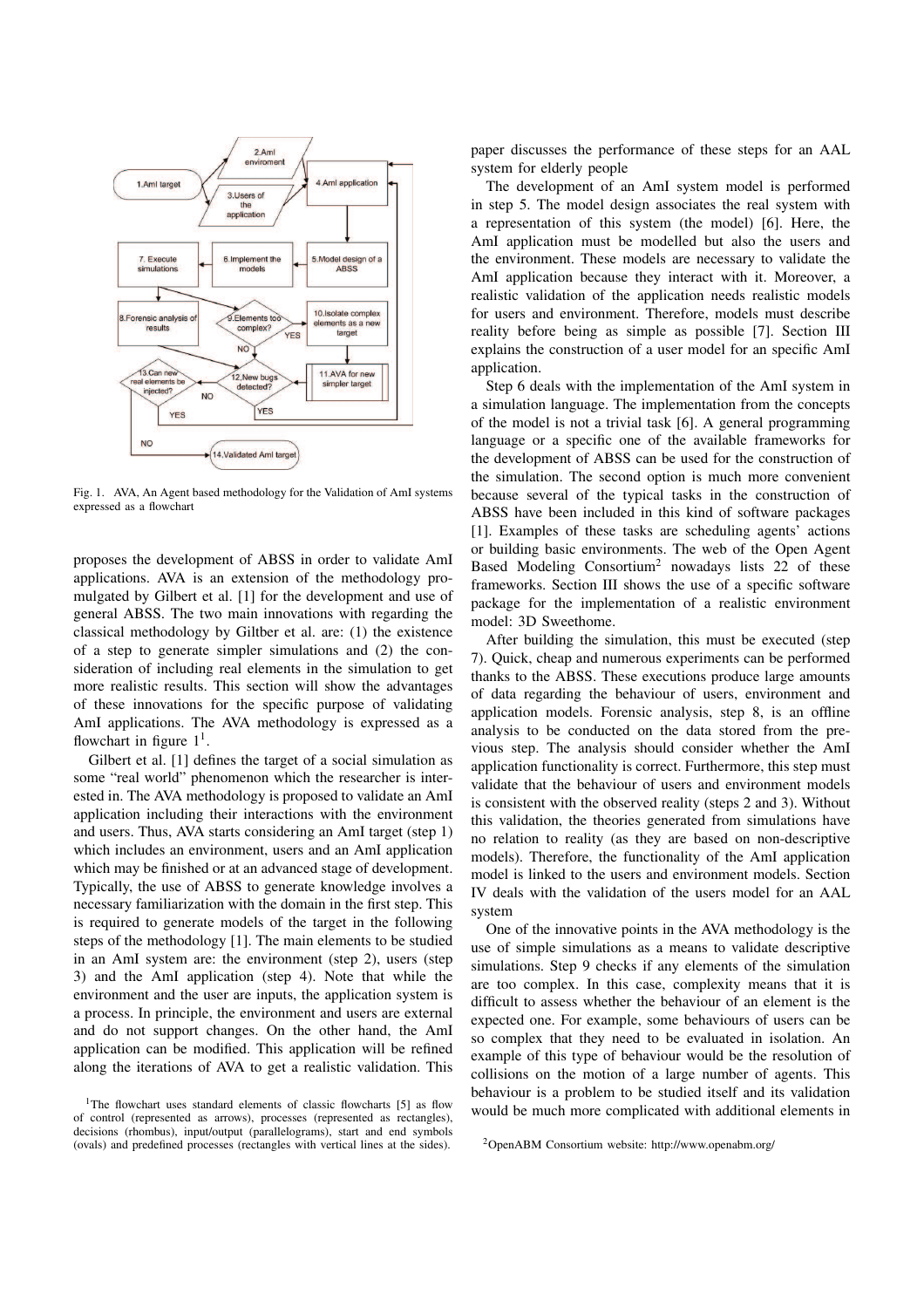the simulation (more users' behaviours, a realistic environment model, a realistic model of an AmI application, etc). In these cases, the methodology proposes to consider these complex elements as an object of study itself (step 10) and repeat the AVA methodology for them (step 11). The reuse of models and code in this new iteration will be direct because a more descriptive simulation is available as result of the previous steps. Once the complex element is validated in a simpler simulation, which is the final result of the methodology, the next step for the overall simulation (step 12) can be performed.

Step 12 checks if the developer has found errors in functionality. If that is the case, the AmI application of step 4 must be modified in order to correct these errors and the process repeated. Besides the primary objective (validating the AmI application), is typical to find bugs of previous steps at this point in the form of implementation failures or unrealistic models.

The final decision, step 13, checks if actual elements of the AmI system can be connected to the simulator. The AVA methodology proposes to inject or connect real elements in the simulation progressively in order to make more realistic validations<sup>3</sup>. This process is called "reality injection" and the basic idea is that real elements can coexist with simulated elements. After connecting real elements, the methodology must be repeated from step 4 to improve the application and the models. The result is an exhaustive validation which is as realistic as possible. The obvious question is why models and simulations are necessary if real elements (as real users) can be injected. The answer is that a model, by definition, is somewhat easier to study than the modelled reality. The purpose of including real elements in simulations is to improve the realism of the models. Then, in subsequent iterations, the real elements will not be included because the pure simulations allow faster and cheaper tests.

Finally, if models are descriptive enough, the bugs found in the functionality of the AmI application model will correspond to failures of functionality in the real AmI application. These failures should have been corrected in each iteration of the AVA methodology. Therefore, the result of the methodology (step 14) is that the AmI target is exhaustively validated.

#### III. REALISTIC BEHAVIOUR MODELLING

In this section, the particular models used, in the application of the AVA methodology in the AAL domain, are introduced. In section III.A, it is presented how the physical environment (i.e. the house and furniture) and sensors were defined. Section III.B refers to the production of realistic computational models for elders living in such environment and making sensors to react on their presence. Having such models (i.e. the house, sensors and persons) within a simulation, and its integration with the ubiquitous computing software, such software can be tested.



Fig. 2. A plane model in Ubik's editor and its 3D representation

## *A. Environment Modelling*

For Multi-Agent Based Simulation (MABS), it is available Ubiksim<sup>4</sup> , a simulator developed by University of Murcia that works over MASON<sup>5</sup>. It has integrated an environment modeling tool based on SweetHome3D<sup>6</sup>, an application conveniently adapted for modelling attended people and their environment. It is possible to create houses over a 2D plane, also it offers a 3D navigable view (figure 2). This view is used for simulation's visualization at real time.

In the physical environment generated by using the Ubik editor, a simple house (see figure 2) with a kitchen, a bathroom, a bedroom and a living room is modelled. Presence sensors are included in every room of the house. And a sensor for open door (it is necessary for knowing when the elder leaves the home) is also included in the outdoor. When a simulation is run, the person moves in the house and stimulates sensors when he is detected by them. Such sensors, through the ubiquitous computing software, generate events. And these events generate log entries. Such simulated log entries are used afterwards to check if the virtual elder behaves in a realistic manner (see section IV).

Notice that log entries (both in the simulator and the real setting) are generated by the same monitoring service which continuously checks if the elder may be suffering some problem, by using a pattern recognition approach (more details on this may be found in [4]) on the events coming from sensors. In the first case, the person is virtual, in the second it is real. But the monitoring service is the same.

## *B. Behaviour Modelling*

The target of the modelling activity is a typical aged person, who lives independently and alone in his own house. As he lives alone, the following situation may occur: he may suffer some health problem and stay immobilised in the floor for too much time before anybody comes and notices

<sup>&</sup>lt;sup>3</sup>Notice that this not involves necessarily a Participatory Multiagent Simulation. The real elements do not have to be humans playing the role of simulation components. These elements can be software applications, hardware or even parts of the environment.

<sup>4</sup>UbikSim: http://ubiksim.sourceforge.net, last access: 20 May 2010

<sup>5</sup>MASON Toolkit: http://cs.gmu.edu/∼eclab/projects/mason/, last access: 20 May 2010

<sup>6</sup>Sweet Home 3D: http://www.sweethome3d.eu/es/index.jsp, last access: 20 May 2010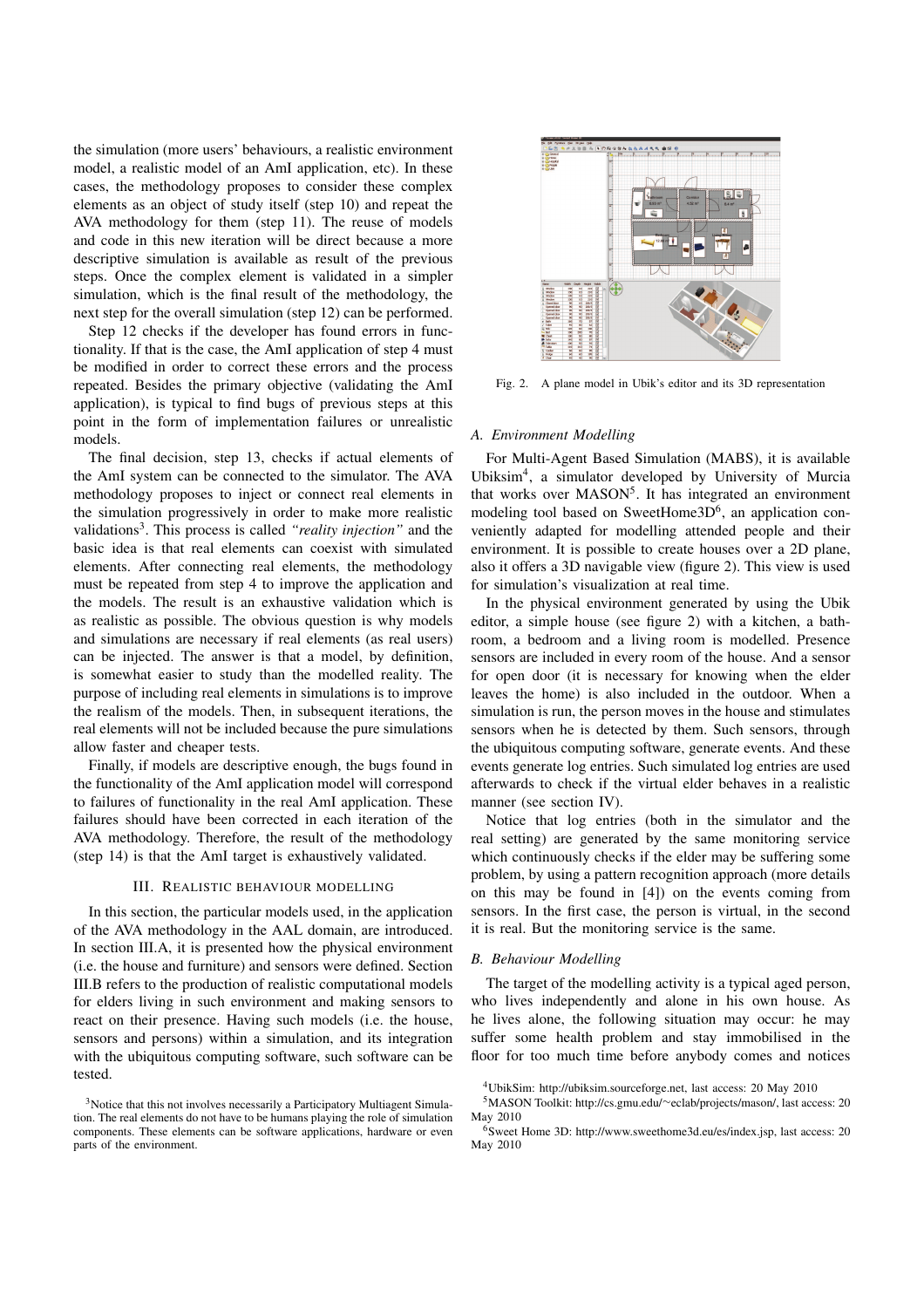that something is wrong. But it is possible to develop an ubiquitous computing system which detects it and generates some emergency response process [4]. By following the AVA methodology, we may use a simulated elder within a simulated environment to test such system before it is deployed in a real environment for pilot testing. Such simulated elder should be necessarily simulated along the 24 hours of the day, repeatedly for a determined number of weeks. For this, it is assumed that the day is divided into time slots (i.e. morning, noon, afternoon and night). In each time slot, it is also assumed that the simulated person behaves specifically for such slot.

The behaviour of simulated people are modelled probabilistically. In this approach, behaviours are defined as situations the agent should play in each moment. Transitions between behaviours are probabilistic. The underlying model is a hierarchical automaton (i.e. in a higher level there is a number of complex behaviours that the agent may play and once it is in a concrete state, within the state there is another automaton with more simple behaviours). So, the modelling of each behaviour is treated separately and the modeller is abstracted of unnecessary details. So, in the lowest level (basic actions), each state is atomic. An agent never conducts two behaviours of the same level simultaneously.

The behaviours used for modelling elders are of three types:

- Monotonous behaviours: the kind of behaviour the elder manifest always approximately in the same time slot, and on a daily basis (e.g. sleeping, having meal, medication and so on).
- Non monotonous behaviours: the kind of behaviour the elder usually manifest, not bounded to a concrete time slot, and repeated within a non constant period (e.g. going to the toilet, having a shower, cleaning the house and so on).
- Any time behaviours: such behaviours will sometimes interrupt others the elder is already doing, and will be generated regardless they were already generated in a temporal proximity (e.g. in his spare time).

A probabilistic automaton [8] is defined as the quintuple  $(Q, V, P(0), F, M)$  where Q is a finite set of states, V is a finite set of input symbols,  $P(0)$  is an initial state vector,  $F$  is a set of final states and  $\overline{M}$  is a matrix that represents probabilities of transition for every state. In this definition, transition's probabilities depend on time. According to different daily time slots, the agent's behaviour acts on a different pattern. There are time slots for eating, sleeping and taking medication (Monotonous behaviours).

Notice that, when the elder is at any state, the necessity of changing to another state may arise. But this is not done immediately. Moreover, a number of different changes (i.e. transitions) may be pending simultaneously. Thus, a list of pending tasks (i.e. or events) is maintained. Such tasks are ordered by a static priority (e.g. going to the toilet goes before cleaning).

For generating transitions in real time, probability distribution functions are used according to the type of the behaviour and its features. These distributions are member



 $Q = \{a_0 = NormalTime, a_1 = MedianTime,$  $a_2 = MealTime, a_3 = SleepTime, a_4 = Anomalous\}$ 



 $a_{20} = Nea^{i}Time, a_{30} = SleepTime, a_{x1} = ToiletTime,$  $a_{02} = ShowerTime, a_{03} = CleanTime\}$ (b)  $20$  $\overline{2}C$  $Q = \{a_{200} = GoingToFridge, a_{201} = GoingToCode,$ 

 $a_{202} = Cooking, a_{203} = GoingToTable, a_{204} = Eating$  $(c)$ 

Fig. 3. (a) Level 0 automaton, (b) Level 1 automata, (c) Level 2 automaton for state  $a_{20}$ 

of the exponential family [9], [10]. Section IV defines all distribution functions used.

Notice that monotonous behaviours must be activated at specific time hours or within specific time intervals. For example, in the case of *MedicationTime*, a new necessity of changing to such state will be generated exactly at the time to take medicines. In the case of MealTime and SleepTime, the necessity is generated within a time interval. The distribution that models these transitions is bounded in this time slot. It must be assured that agent eats and sleeps every day, because of that, if not transition is generated into the time slot, a transition is generated at the end time.

To provide more realism, an automata hierarchy is introduced representing each state by lower level automata which define more specialized behaviours.

As shown in figure  $3(a)$ , in level 0 the initial state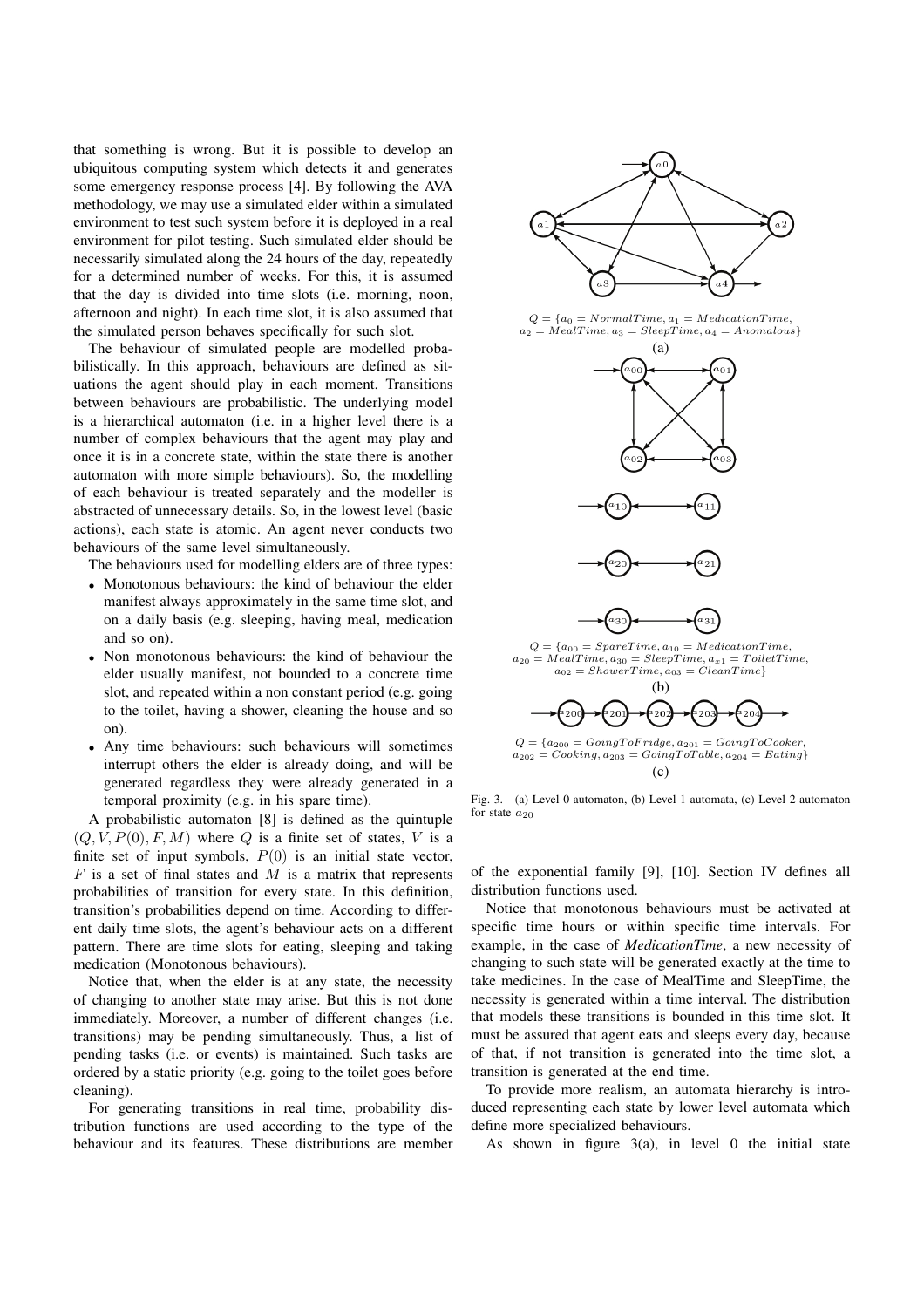is  $a_0$  =*NormalTime*. For every one of the other states  ${a_1 = \text{MedianTime}, a_2 = \text{MeanTime}, a_3 = \text{sleepTime}}$  exist a list of times generated by a probability function. When a time counter arrives to one of these times, a transition to state owner of the list is added to pending tasks list. When the action is finished, the automaton returns to initial state if there is not another pending task. The final state is  $a_4 = Anomalous$ , if it is reached, the execution will be stopped.

In level 1 (figure 3(b)) non monotonous behaviours are represented. There is an initial state in every refinement where the person does the main task of the upper level (eating, sleeping or taking medication). The state  $a_{x1} = ToiletTime$  is considered in every refinement of level 0. However, the states  $a_{02}$  = *ShowerTime* and  $a_{03}$  = *CleanTime* only may be activated in normal state of level 0.

In the lowest level (level 2), the new automata define some specialized actions refining every state of level 1. These new states do not give relevant information, but the agent gains more realistic behaviours.

With the sequence of actions in figure  $3(c)$  the person cooks before eating. It refines state  $a_{20}$  of level 1, the agent is not going to be static in the kitchen, because it must be going to different places and spends some time in every state.

In figure 4 a base implementation for agent's behaviour is presented. First of all, all possible automata's states are iterated for initializing lists which contain time instants (lines 13-24). These time instants are generated by a probability distribution function, and they represent when a transition to its associated state is going to be launched. After of that, the automaton begins to run. At every time instant, if actual time is equal than first item of a time list, a transition is added to pending tasks list (lines 57-60). When there is one state with higher priority than actual state in pending tasks list, a transition is also generated. Then, if actual state is unfinished, it is stored as a pending task and a new state is reached (lines 46-50). When this new state is finished, leaved state may be resumed.

The configuration parameters for the whole simulation involve:

- Temporal limit in every room before entering in anomalous state  $(t_{max})$
- The probability distribution parameters according to the kind of behaviour
- Time slots of routinary temporal behaviours, like eating or sleeping  $(ini<sub>s</sub>, end<sub>s</sub>, s \in MealTime, SleepTime)$

## IV. VALIDATION OF THE APPROACH

From section II, it is clear that user modelling is a means for testing AmI services and applications without a real environment. This task is performed in the third step of the AVA methodology. Regarding to the validation, other important steps within AVA are the steps from 5 to 8. Model validation is needed in order to show that models are able to describe the users' behaviours. The rest of the section shows how the model validation has been approached. But basically, activity data from real users is compared (in statistical form) with the same type of data produced by the artificial models.

```
1 Let pt be a list of pending tasks ordered by priority
2 Let states be a list with all posible automata's states
3 Let times be a list of time instants when transitions
4 are going to be generated
5 Distribution Functions to model the ocurrence
6 of monotonous behaviours:
7 Let mb be the function to model monotonous behaviours
8 Let nb be the function to model non monotonous behaviours
9 Let ab be the function to model anytime behaviours
10
11 //Instants of time initialization
12
13 for all s in states do
14 if isAnytime(s) then
15 times(s) <-ab()<br>16 else if is Monotono
16 else if isMonotonous(s) then<br>17 (Initial and final instant
         17 //Initial and final instants of bounded time slot
18 i <- ini(s)
19 e <- end(s)
20 times(s) <-mb(i, e)<br>21 else if isNonMonoton
      else if isNonMonotonous(s) then
22 \times times(s) <-nb()<br>23 endif
      endif
24 endfor
2526 actualTime \zeta = 027 //actual state is defined by 3 numbers, one per level
28 level0 <- 0
29 level1 <-030 level2 <- 0
31 actualState<-newState(level0,level1,level2)
32<br>33
   33 //Once initialized the times, the automata begin to move
34
35 //If an anomalous state is reached, the execution stops
36 while(level0(actualState)<>4)<br>37 //If actual task ends, init
37 //If actual task ends, initial state is activated<br>38 if timeLeft(actualState)=0 then
       if timeLeft(actualState)=0 then
39 actualState \leftarrow newState(0,0,0)<br>40 endif
40 endif<br>41 //If r
      //If next state has higher priority than actual state,
42 //actual state becomes a pending task and it is stored
43 //in pt
44 if (size(pt))>0<br>45 nextState \leq45 nextState <- first(pt)
46 if priority(nextState)>priority(actualState) then
            add(pt,actualState)
48 actualState<-nextState<br>49 remove(nt.nextState)
49 remove(pt,nextState)<br>50 endif
50 endif<br>51 endif
      endif
52 for all s in states do<br>53 time <- first (times (
53 time <- first(times(s))<br>54 //If actual time matche
54 //If actual time matches first time instant in<br>55 //times the task associated with this time in
         //times, the task associated with this time instant
56 //is added to pending tasks<br>57 if actualTime=time then
57 if actualTime=time then<br>58 memove (times (s), time)
58 remove(times(s),time)<br>59 add(pt,s,priority(s))
            add(pt,s,priority(s))
60 endif
61 endfor<br>62 actual
      actualTime <- actualTime + 1
63 //Decrement remaining time for finishing actual task<br>64 time \zeta- timeLeft (ActualState) - 1
64 time <- timeLeft(ActualState) - 1<br>65 setTimeLeft(actualState, time)
      setTimeLeft(actualState, time)
66 endwhile
```
Fig. 4. Realistic behaviour implementation

## *A. Data Preprocessing*

Activity data from real users were obtained within a pilot project devoted to the validation of the Necesity system. Around 25 users, all elderly people living independently, were used in such Pilot project. In this paper, data coming from three users, under monitorisation during two months, were used. Data is in the form of a Necesity log. The logs offer the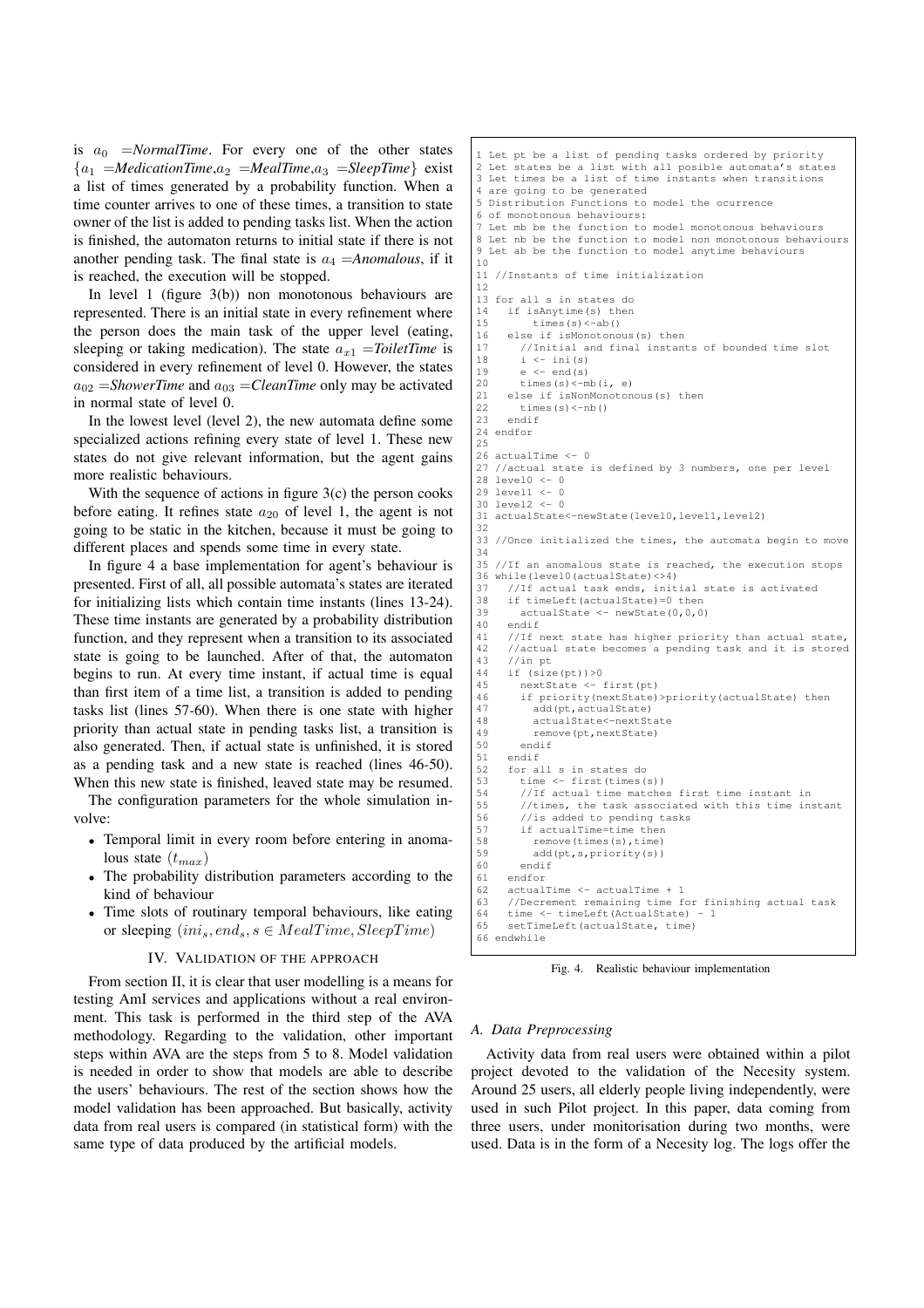possibility to represent where the user is, at any moment, at the house (including also if he leaves the house or he is seated or sleeping). Thus, three different data sets, with log entries corresponding to sensor events are available. These data sets need further processing.

Validating the artificial models is assuring that the right probability distribution function is used to reproduce the transition between the different states (i.e. behaviours). Thus, data series are obtained from log data as they were a random number series generated by the corresponding probability distribution. Such series are used afterwards in a goodness of fit test. For example, in case of the non monotonous behaviours and anytime behaviours, preprocessing the log data involves the extraction of the time series of the moments in which each event is produced. These time series only include values within the typical awake period of the corresponding user. Obviously, while the user are sleeping, his daytime routines change.

The data preprocessing for the monotonous behaviours is slightly different. This kind of behaviour is usually produced in a bounded time slots. For example, having dinner, having lunch or sleeping are behaviour which occur during specific time periods of the day. So, the preprocessing involves the extraction of the behaviours events inside the time slots. The time slots can be slightly different for each person, but it is possible to define an approximation of them which will be valid for all (see in section III the configuration parameters). Finally, in each slot time, the time intervals between each ocurred event are measured. The extracted time series are composed of these time intervals.

## *B. Model Diagnosis*

Validation is one of the most important issues in a simulation system. Validation consists in the determination that the simulated model is an acceptable representation of the real system, for the particular objectives of the model [11]. There are many techniques for validating simulations [11], [12], and specially, for validating agents based on simulated models [13].

The models which describe social processes, as the model proposed here, are generally hard to validate. In this approach, the behaviour is probabilistically modelled. However, some statistic tests should be done to assume that a probabilistic model is reasonable to explain the data. This process is called model diagnosis. And this section is devoted to make the diagnosis of the models presented above. The most serious problem that one usually faces in this kind of validation is the lack of real data [14]. However, in this work the data from the Necesity project is available and can be used.

From these preprocessed data, some histograms for different behaviours and people are shown in Fig. 5. The sample density is shown with a black line. The dashed line shows the probability density function of the theoretical distribution that models that behaviour.

Graphs 5 (a) and (b) show two monotonous behaviours, sleeping and having dinner (having lunch is similar). In these kinds of behaviours the event that raises the behaviour occurs



Fig. 5. (a) Minutes between 21:00 hours and the instant the attended C goes to bed, (b) Time between dinners for attended B, (c) Time between uses of the toilet for attended A, (d) Time between spare time for attended A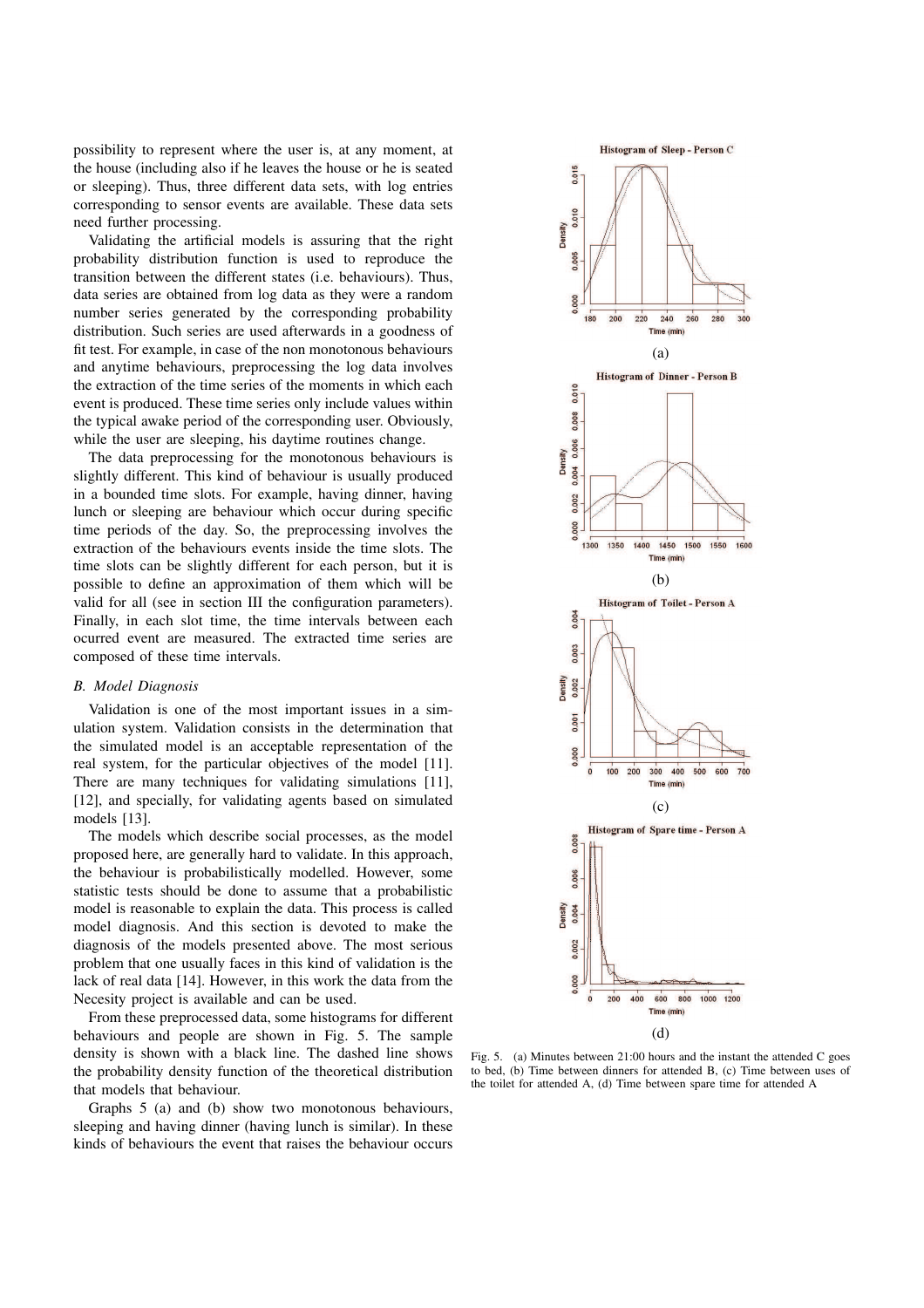during a time interval. The interval is usually the same for each attended person, i.e., a person usually goes to sleep or to have dinner at the same hours. Because of this, the curve of the behaviour can be fitted to a gamma distribution. The gamma distribution is usually employed as a probability model for waiting times, in this case, the waiting time until the next event of the behaviour. So, a gamma distribution is suitable for modelling monotonous behaviours.

A kind of non monotonous behaviour, i.e. going to the toilet, is shown in Fig. 5 (c). In this case, the behaviour is fitted with an exponential distribution. Non monotonous behaviours are also waiting time models, but they are defined in wake periods. This is a special case of the gamma distribution which can be modelled with an exponential distribution.

Finally, the group of anytime behaviours are behaviours which will be often interrupted for the other behaviours. Because of this, size of intervals in an anytime behaviour are small due the interruptions. This causes the characteristic curved heavy-tailed distribution, specifically, the Pareto II distribution, also known as Lomax distribution.

Gamma, exponential and Lomax distributions are members of the exponential family of probability distributions. Actually, they are special cases of the beta prime distribution (also known as beta distribution of the second kind, Beta II). The Beta II distribution nests many important distributions as the gamma, the exponential or the Lomax distribution. The gamma and the Lomax distributions are special cases of Beta II. On the other hand, the exponential distribution is a special case of the gamma distribution  $\Gamma(\alpha, \beta)$  when  $\alpha = 1$ , and a special case of the Lomax distribution with some restrictions [15], [16]. So, the Beta II distribution can be used here as a generalized distribution for all group of behaviours: monotonous, non monotonous and anytime behaviours. Then, each behaviour can be specified according to its features in order to obtain a better fitting.

Now, in the rest of the section, empirical evidences which support using gamma, exponential and Lomax for monotonous, non monotonous and anytime behaviours are given.

Notice that it is possible to estimate the distance between time series generated, as explained above, from real log data and time series generated by simulation of theoretical distributions. Such estimation is done by using some statistical test, like the Kolmogorov-Smirnov (K-S) test [17]. The K-S test is a nonparametric and distribution-free goodness-of-fit test. This means that they do not rely on parameter estimation or precise distributional assumptions [18]. The proposed model in this work does not assume any concrete distribution and does not require parameter estimation. This way, the K-S properties are suitable for the hypothesis test.

The K-S test and the chi-square test are the most commonly used and for large size sample both tests have the same power. However, the chi-square test requires a sufficient sample size in order to obtain a valid chi-square approximation [19], [20].

The K-S is a goodness-of-fit test to indicate whether it is reasonable or not to assume that a random sample comes from a specific distribution. It is a form of hypothesis testing where the null hypothesis says that sample data follows the stated distribution. The hypothesis regarding the distributional form is rejected if the test statistic,  $D_n$ , is greater than the critical value obtained from a table, or, which is the same, if the pvalue is lower than the significance level. The significance level is fixed in this work at 0.05, which it is the value usually referred in statistical literature.

Table I shows the p-values obtained from the K-S test for each validated behaviour with the adequate distribution. The null hypothesis is that the behaviour sample data come from the stated distribution and it is rejected if p-value is lower than the significance level.

|         | <b>Behaviour</b> |        |       |        |            |
|---------|------------------|--------|-------|--------|------------|
| Person  | Sleep            | Dinner | Eat   | Toilet | Spare time |
| А       | 0.404            | 0.311  | 0.361 | 0.111  | 0.086      |
| в       | 0.488            | 0.467  | 0.542 | 0.079  | 0.108      |
| C       | 0.337            | 0.489  | 0.575 | 0.137  | 0.103      |
| TABLE I |                  |        |       |        |            |

P-VALUES

From these results, none of the stated null hypothesis can be rejected. Therefore behaviour of the attended people could be fitted by the specified distribution, as it is described above.

## V. RELATED WORKS

Various approaches have been proposed to create autonomous characters. For example, in [21] every character is provided with a small KBS (Knowledge-Based System). Such method is very flexible, but defining the knowledge base is a complex and time-consuming task. A reasoning system is also used in [22].

The approach to behavioural autonomy presented in section III is based in [23], in that approach the idea is to develop agents that act and choose in the way actual humans do. The agents are represented using parametrized decision algorithms, and choose and calibrate these algorithms so that the agents' behaviour matches real human behaviour observed in the same decision context. For this purpose, they uses a parametrized learning automaton with a vector of actions associated that can be weighted to choose actions along the time the way humans would.

The decision of representing the automaton's transitions with probabilities instead of using a vector of strengths is based in [24], where the behaviour sequences are modelled through probabilistic automata (Probabilistic Finite-State Machine, PFSMs). Probabilistic personality influence implies that one cannot fully predict how a character will react to a stimulus.

In [25] and [26], the behavioural models described use a hierarchical structure of finite state automata similar as model described in section III. Each behaviour of a behaviour sequence is called a behaviour cell. At the top of the structure there is a behaviour entity with a finite state automaton composed of at least one behaviour cell. An elementary behaviour